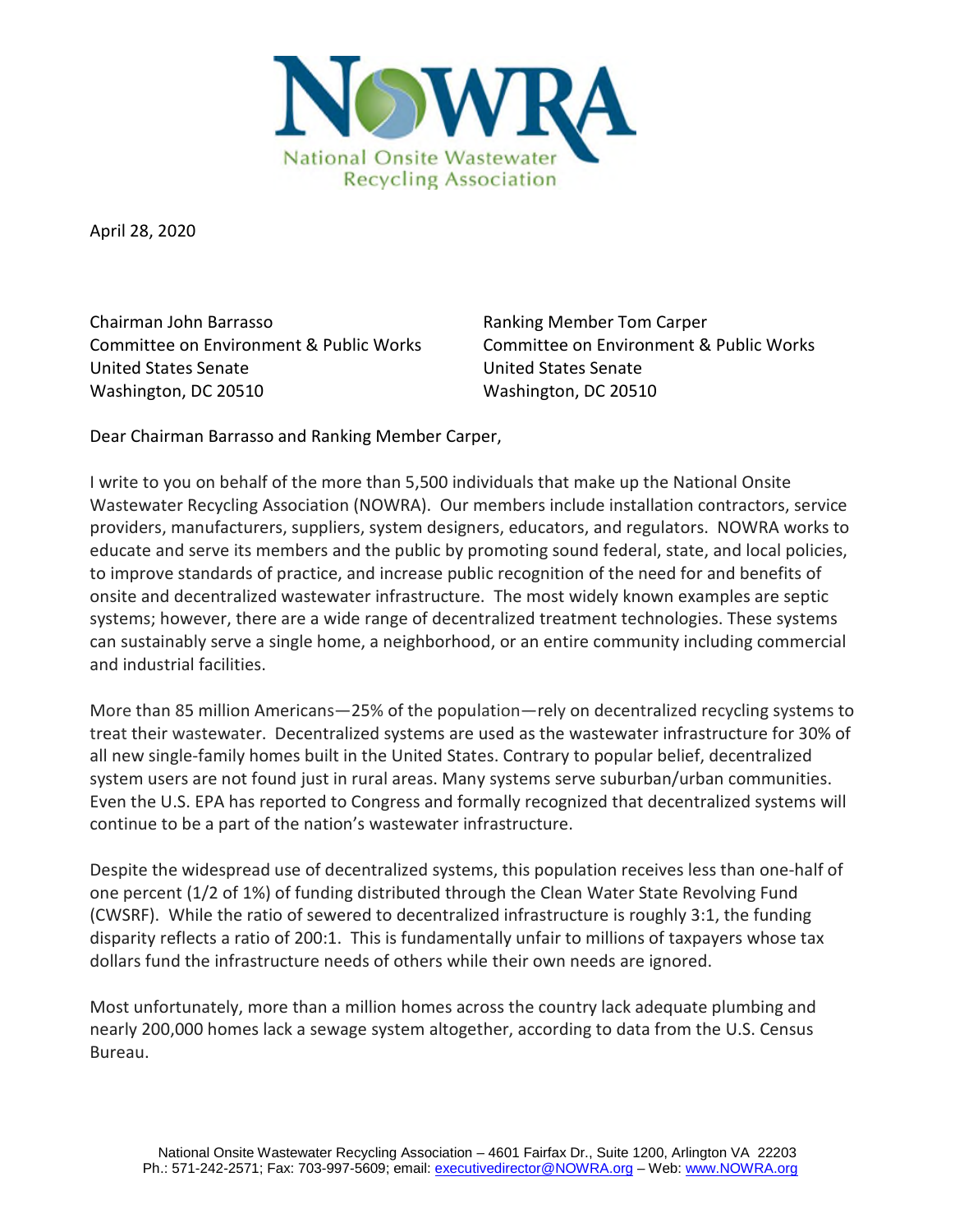Because of all this, it's critical that new sources of funding be directed to the critical infrastructure of decentralized wastewater systems. NOWRA supports language included in the draft text of *America's Water Infrastructure Act of 2020* (AWIA 2020) that creates a decentralized grant program for those in the most need for improved wastewater treatment. Below are policy recommendations for your consideration regarding Section 2010 of the draft text of AWIA 2020.

- **National Program**—While the need exists for increased decentralized system funding in the regions of the Mid-Atlantic, Appalachia and the Southeast; these needs also extend to the rest of the country as well. Thus, NOWRA recommends that the Committee does not limit eligibility of this grant program to any specific geographic regions of the country.
- **Larger System Eligibility**—While individual decentralized wastewater treatment systems (septic) are most common; larger, "cluster" decentralized systems may be most appropriate and cost efficient in some cases. For this reason, NOWRA recommends expanding eligibility to include these systems. We support adding the following language to Section 2010:

*"(3) for the installation of a larger decentralized wastewater system designed to provide treatment for 2 or more households in which eligible individuals reside, if— "(A) site conditions at the households are unsuitable for the installation of an individually owned decentralized wastewater system; "(B) multiple examples of unsuitable site conditions exist in close geographic proximity to each other; and "(C) a larger decentralized wastewater system could be more cost-effectively installed.* 

- **Authorized Funding**—Decentralized systems are often times the most appropriate and cost effect way to treat the wastewater of families in the most need of sanitation assistance. However, a failing onsite system can result in sewage overflow into people's yards, and even their homes, causing serious public health and water quality concerns. Because of the enormous need to improve the lives of 1.7 million Americans, NOWRA recommends increasing the authorized funding level for Section 2010 to \$50 million for both FY 2021 and FY 2022.
- **Expand Section 2011 Eligibility**—While the grant program created in Section 2010 recognizes the possibility that connecting a household to centralized sewer might be the most cost effective use of grant funding, NOWRA recommends that the grant program created in Section 2011 also recognize that installing, repairing or replacing a decentralized wastewater system may be the most cost effective use of grant funding. NOWRA proposes incorporating similar eligibility language for that program along the lines of the following:

*"A) IN GENERAL.—In any case in which an eligible individual who submits to a private nonprofit organization an application for a subgrant under this section resides in a household that would be better served by a decentralized wastewater system, the private nonprofit organization shall conduct a cost analysis to determine whether*